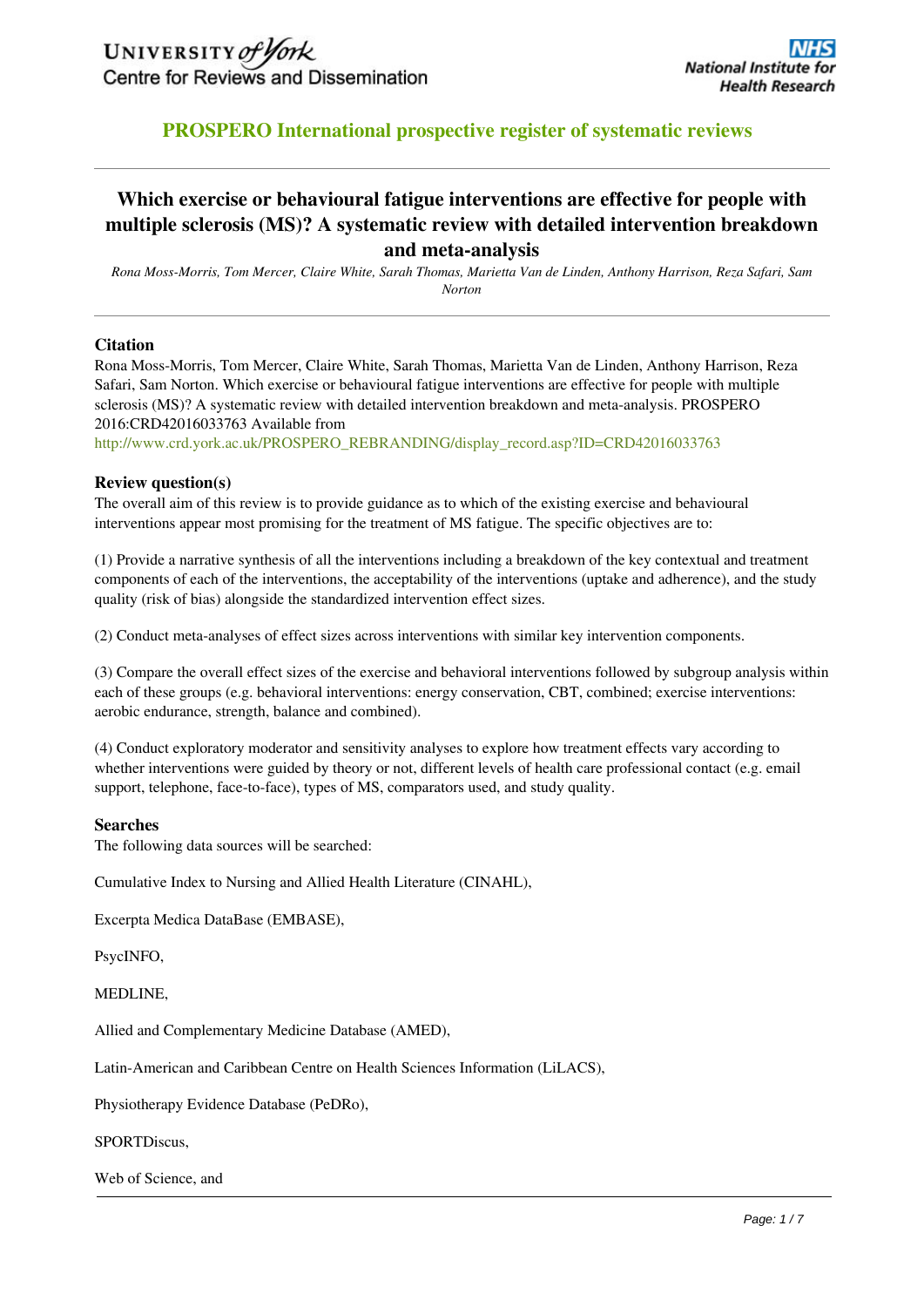# UNIVERSITY of York Centre for Reviews and Dissemination

The Cochrane Central Register of Controlled Trials (CENTRAL).

Reference lists and citations of included studies and previous MS fatigue reviews.

Trial registers: Cochrane Library, WHO ICTRP, NIHR, ClinicalTrials.gov, Controlled-trials, Dissertation Abstracts International World Cat, Greylit.org, and Open Grey.

In addition, there will be contact with experts in the field.

There will be no language restrictions or date restrictions imposed.

Additional information about the search strategy can be found in the attached PDF document.

## **Types of study to be included**

Randomised controlled trials (RCTs) or controlled clinical trials (CCTs) of any behavioural and/or exercise intervention for multiple sclerosis (MS) including parallel group, crossover and cluster trials. A study will be labelled CCT where the allocation mechanism is not truly random (i.e. quasi-randomisation) or is unclear in the manuscript.

## **Condition or domain being studied**

Multiple sclerosis (MS) is a chronic inflammatory, demyelinating and neurodegenerative disease of the central nervous system (CNS) (Kingwell et al., 2013). Fatigue affects around 90% of people with MS (pwMS), with over twothirds reporting it is their most troubling symptom (Giovannoni, 2006).

Kingwell E, Marriot, JJ et al. (2013). "Incidence and prevalence of multiple sclerosis in Europe: a systematic review." BMC Neurology 13(1): 128.

Giovannoni, G (2006). "Multiple sclerosis related fatigue." Journal of Neurology, Neurosurgery & Psychiatry 77(1): 2-3.

## **Participants/ population**

Adults (aged 18 and over) with a confirmed diagnosis of multiple sclerosis (McDonald 2001; Polman 2005; Polman, 2011) including all disease subgroups (relapsing remitting, secondary progressive and primary progressive multiple sclerosis). Studies which include people with MS together with people with other medical conditions will be included if data for the MS group are reported separately. Where data for participants with MS are not reported but studies contain a heterogeneous sample with at least 50% of participants with MS we will contact the authors to try to obtain the results for the MS subgroup.

#### **Intervention(s), exposure(s)**

The intervention should be clearly defined as a behavioural or exercise fatigue intervention. For the purposes of this review a behavioural intervention is one that aims to result in behavioural, lifestyle, or attitudinal changes and may include changes in physical activity. Behavioural interventions are broad ranging, typically incorporating selfmanagement aspects and may include energy conservation, relaxation, mindfulness training, CBT, educational strategies, and multimodal approaches. An exercise intervention is one that primarily aims to increase lifestyle physical activity or introduce structured exercise but may also include components of behavioural interventions. Physical activity is defined as any bodily movement produced by skeletal muscles that requires energy expenditure and includes exercise as well as other activities which involve bodily movement and are done as part of playing, working, active transportation, house chores and recreational activities (WHO,

http://www.who.int/topics/physical\_activity/en/). Exercise is defined as a subcategory of physical activity that is planned, structured, repetitive, and purposeful in the sense that improvement or maintenance of one or more components of physical fitness is the objective (WHO, http://www.who.int/mediacentre/factsheets/fs385/en/). Exercise interventions are also varied and include structured exercise (such as aerobic, strength and conditioning training), balance interventions, active gaming interventions (such as Xbox Kinect, Nintendo Wii), mind-body (such as yoga, Tai Chi/Qi Gong), dance, water-based (such as aquatic exercise), other lifestyle physical activity, combinations of exercise as well as components of behavioural interventions.

## **Comparator(s)/ control**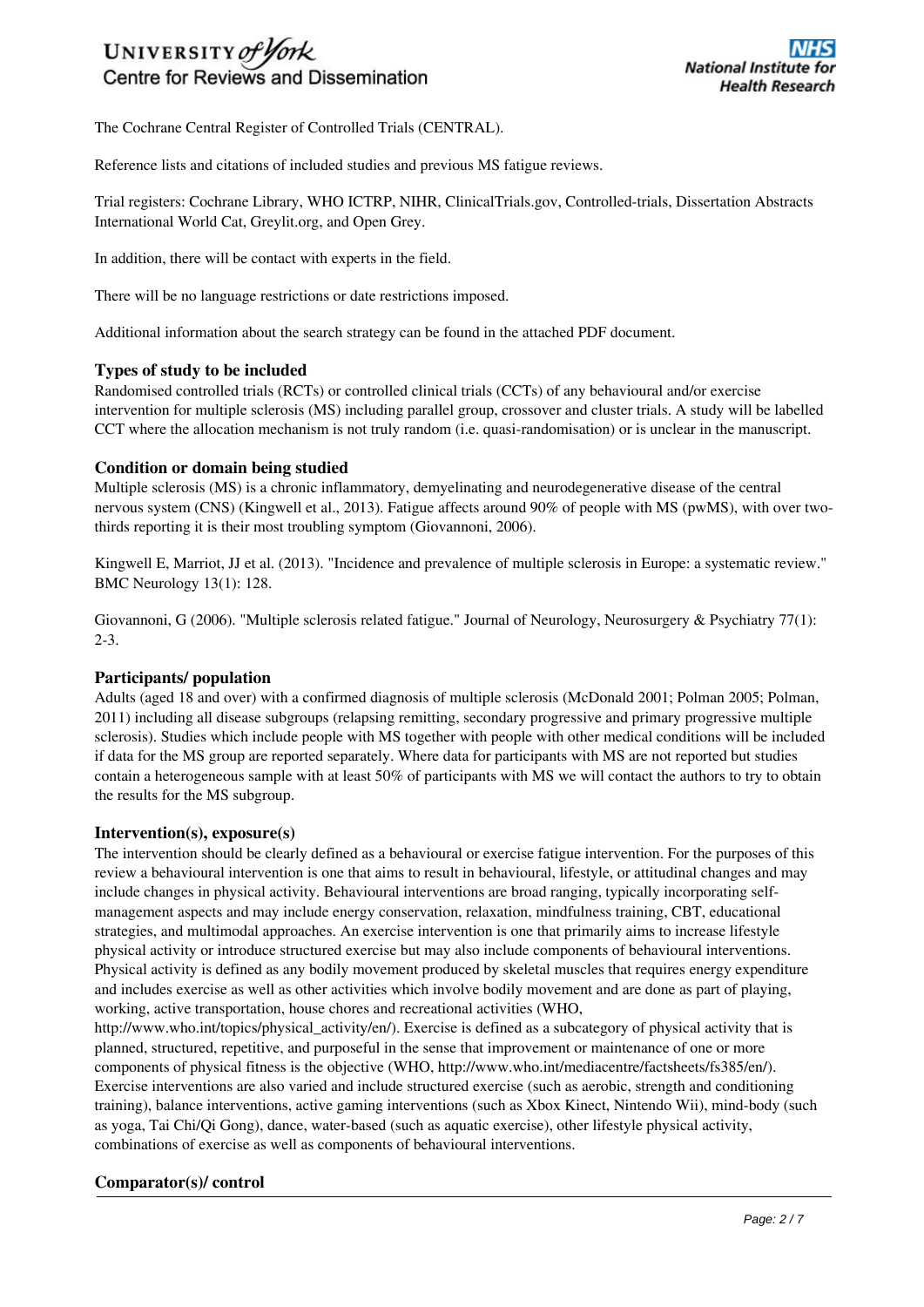

The comparator could include no intervention, usual care, standard medical care, placebo treatment or another active intervention.

## **Context**

Included interventions may vary in duration and take place in the hospital, in the community, at home or some combination and could be self-directed or supervised or a combination. Interventions may be delivered face-to-face, or via the internet, SMART device, tele- or video-conference, in groups or one-to-one or in some combination. Interventions will be excluded if they do not clearly define the intervention as a fatigue intervention and/or do not measure fatigue severity and/or impact of fatigue as an outcome. Pharmacological and dietary studies will be excluded except where diet is included as part of a broader behavioural approach.

## **Outcome(s)**

#### **Primary outcomes**

Fatigue severity and/or impact of fatigue measured using a validated uni- or multidimensional self-report fatigue scale (such as the Fatigue Severity Scale (Krupp et al., 1989), the Modified Fatigue Impact Scale (PVA, 1998), The Chalder Fatigue Scale (Chalder et al., 1993), the Neurological Fatigue Index (Mills et al., 2010), The PROMIS short form (Cook et al., 2012), the Checklist Individual Strength (Vercoulen et al., 1996), visual or numerical rating scales or an appropriate validated subscale of broader instruments (such as the Vitality subscale of the SF36 (Ware and Sherbourne, I992).

Fatigue severity and/or impact of fatigue at post-intervention. Post-intervention is defined as within two months following the stated duration of the intervention.

#### **Secondary outcomes**

Self-reported fatigue severity and/or impact of fatigue (as measured above) at follow-up. In addition, any broadly relevant physical or cognitive/mental fatigability measures will be extracted. Fatigability has been defined as "the magnitude or rate of change in a performance criterion relative to a reference value or given time of task performance or measure of mechanical output" (Kluger, Krupp, & Enoka, 2013, p.411). Measures of performance fatigue may be defined as decrements in performance in voluntary activation, strength, power and endurance during sustained tasks. The cognitive domain of fatigability has been measured as "declines in either reaction time of accuracy over time on continuous performance tasks, or a probe task given before and immediately after a fatiguing cognitive task" (Kluger, Krupp, & Enoka, 2013, p.414).

Kluger, BM, Krupp,LB et al. (2013). "Fatigue and fatigability in neurologic illnesses proposal for a unified taxonomy." Neurology 80(4): 409-416.

Fatigue severity and/or impact of fatigue measured at 3-6 and >6 months follow-up. Cognitive or physical fatigability measured at post-treatment, 3-6 and >6 months follow-up.

#### **Data extraction, (selection and coding)**

All titles and abstracts will be reviewed by two independent reviewers. The full paper review will be conducted by two independent reviewers. Coding and data extraction will be performed by two independent reviewers using a data extraction tool developed a priori based on the Cochrane Handbook recommendations. The additional data extraction for the process analysis based on the TIDieR Guidance (Hoffmann et al 2014) will be single-extracted. All discrepancies will be discussed between the two reviewers and the team will be consulted if a consensus cannot be met.

Data to be extracted will include: Study ID, date, country and clinical setting, study design, rationale of study, eligibility criteria, participant characteristics (e.g. age, gender, years since diagnosis, type of MS, degree of disability), flowchart of participants through all stages of study, description of intervention, basic intervention costs if available, description of comparison group(s) Comparability of baseline characteristics between treatment and control arms (number enrolled in trial and each group, presence of sample size calculation, numbers included at each followup and reasons for drop and withdrawal, attempts at masking, description of randomisation, allocation concealment and description of follow-up). Outcome measures, timing of outcome administration/measurement, whether intentionto-treat (ITT) analysis was undertaken, secondary outcomes included such as quality of life and mood and whether positive effects were reported for the secondary outcomes, for nominal outcomes (denominator and numerator in each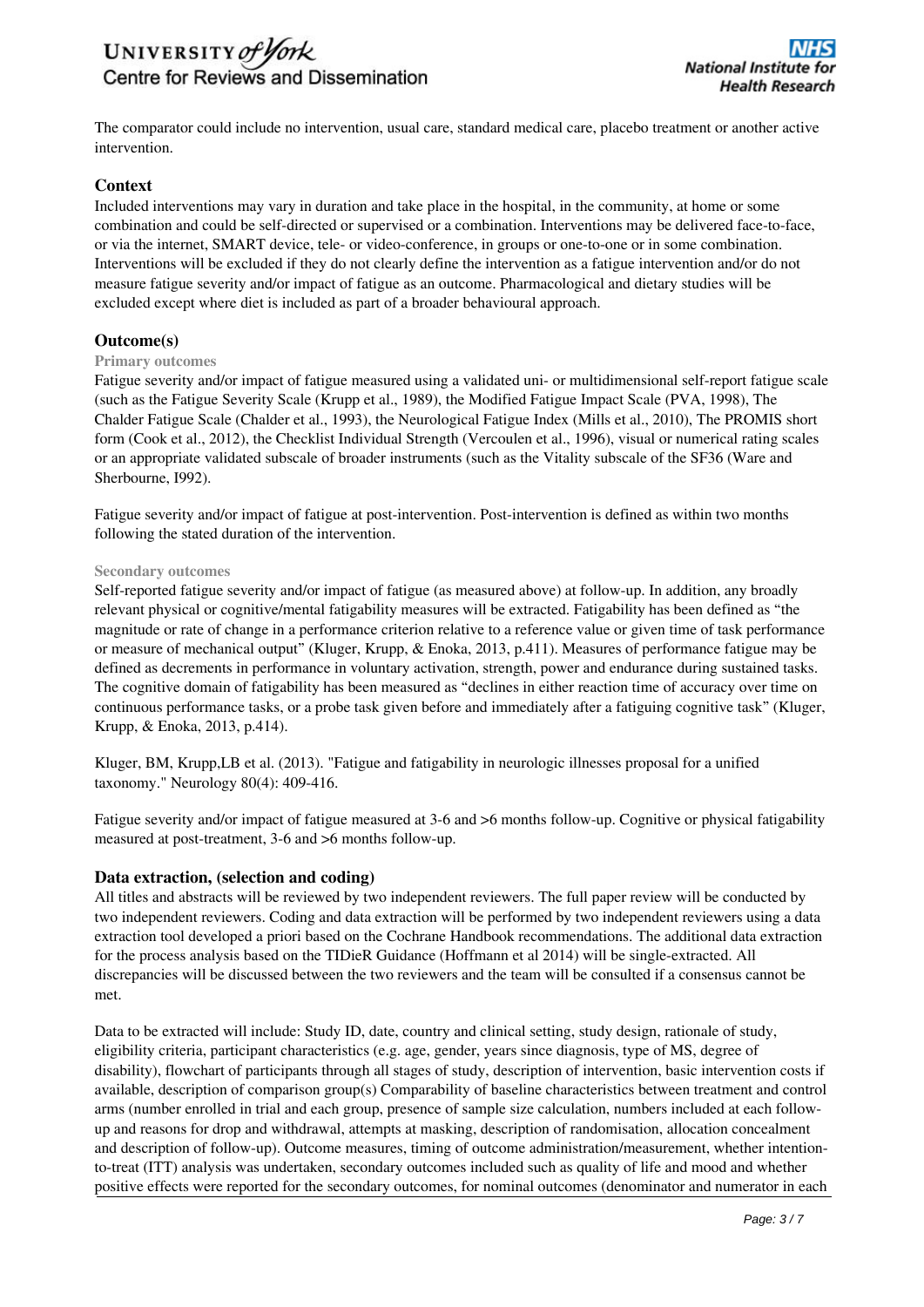

category for each group), for interval and ordinal data (N, mean, SD for each group) or (N, median, IQR or range) as appropriate.

The intervention component analysis will be based in part on TIDieR Guidance (Hoffmann et al., 2014). This will include:

1. Brief name and description of intervention.

2. Why? Describing any rationale, theory [model of MS fatigue] or goal of the elements essential to the MS intervention.

3. What? Materials: Describing any physical or standardised informational materials used in the intervention, including those provided to participants or used in intervention delivery or in training of intervention providers. If materials are available, provide information on where the materials can be accessed, such as website for participants, author's website, online appendix).

4. What? Procedures: Describing each of the component procedures, activities, and/or processes used in the intervention, including any enabling or support activities. This includes categorising the type of intervention, and listing the intervention components or treatment processes.

5. Who provided? For each category of intervention provider (such as psychologist, nursing assistant), describing their qualification/expertise, background, and any specific training given.

6. How? Describing the modes of delivery (such as face to face or by some other mechanism, such as internet or telephone) of the intervention and whether it was provided individually or in a group.

7. Where? Describing the type(s) of location(s) where the intervention occurred (e.g. hospital, community, homebased setting), including any necessary infrastructure or relevant features.

8. When and how much? Describing the number of times the intervention was delivered and over what period of time including the number of sessions, their schedule, and their duration, intensity, or dose. In addition, describing how much homework or between sessions activity has been prescribed, relative to in-session activity completed with the health care professional or researcher.

9. Tailoring: If the intervention was planned to be personalised, titrated or adapted, then describe what, why, when, and how.

10. Modifications: If the intervention was modified during the course of the study, describe the changes (what, why, when, and how).

11. How well? Planned: If therapist fidelity/adherence was assessed, describing how and by whom, and if any strategies were used to maintain or improve fidelity, describe them. Actual: If therapist fidelity/adherence was assessed, describing the extent to which the intervention was delivered as planned.

12. How well? Participant Adherence: If participant adherence was assessed, describing how and by whom, and if any strategies were used to maintain or improve participant adherence.

Hoffmann, T. C. and M. F. Walker (2015). "TIDieR-ing up' the reporting of interventions in stroke research: the importance of knowing what is in the 'black box." International Journal of Stroke 10(5): 657-658.

#### **Risk of bias (quality) assessment**

Risk of bias (ROB) will be assessed by two independent reviewers according to the Cochrane Handbook for Systematic Reviews of Risk of Bias tool (Higgins 2011), including: random sequence generation, allocation concealment, blinding (participants, personnel and outcome assessors), incomplete outcome data, selective outcome reporting and other potential sources of bias.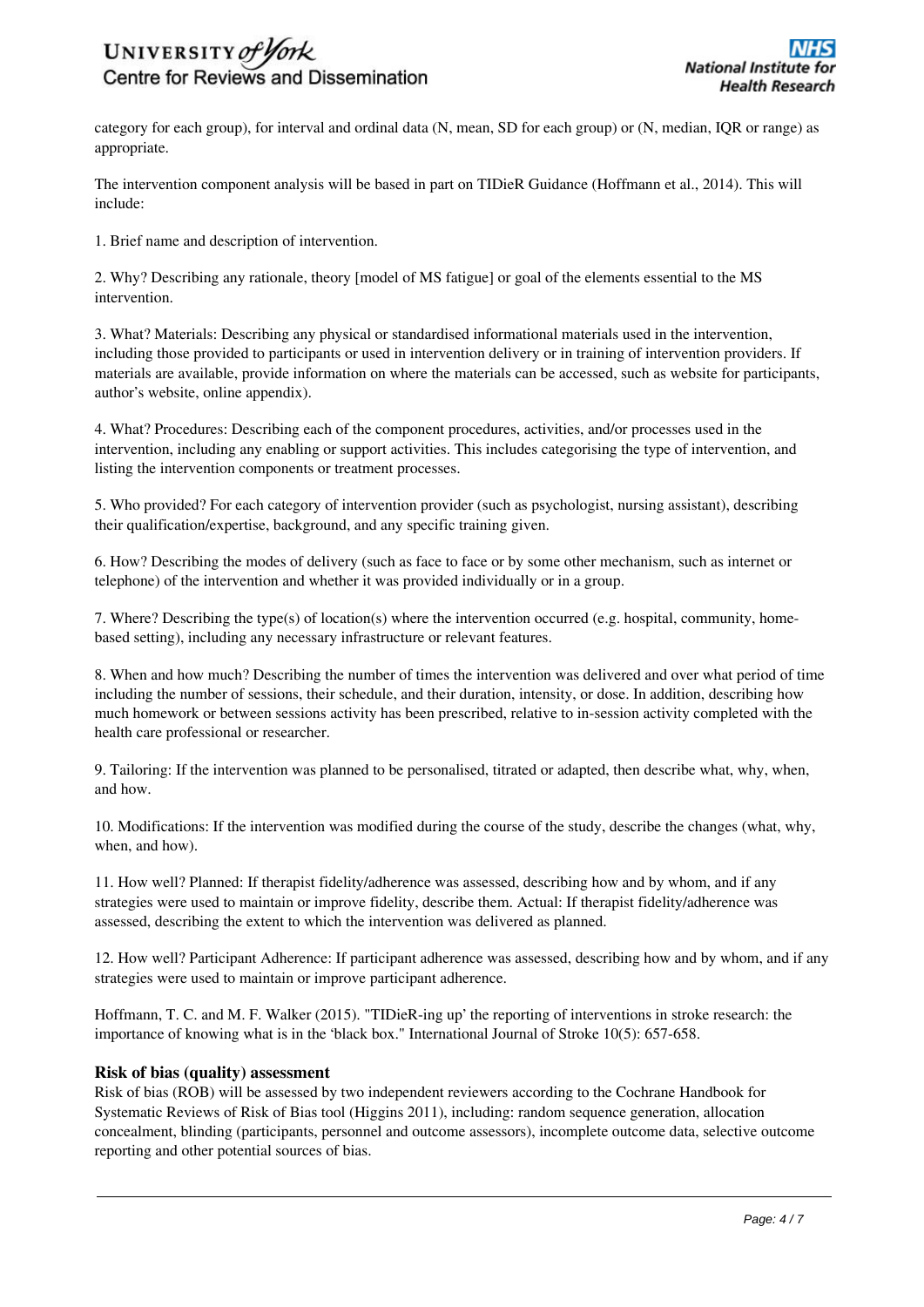## UNIVERSITY of York Centre for Reviews and Dissemination

Higgins JP, Altman DG, Gotzsche PC, Juni P, Moher D, Oxman AD, Savovic J, Schulz KF, Weeks L, Sterne JA, Cochrane Bias Methods Group; Cochrane Statistical Methods Group: The Cochrane Collaboration's tool for assessing risk of bias in randomised trials. BMJ. 2011, 343: d5928-10.1136/bmj.d5928.

## **Strategy for data synthesis**

Planned quantitative analyses. Where data are available from more than one study of a particular intervention we will pool results from these in a meta-analysis for each outcome with comparisons between relevant intervention and comparator groups for behavioural, exercise and combined interventions to determine overall effect using a random effects estimate. The decision to pool data will be based on the detailed intervention component analysis. Where insufficient data are available or where clinical and methodological heterogeneity means that it is not possible to pool results in meta- analysis we will present individual study estimates of effect and conduct a narrative synthesis (Popay et al., 2006). Measures of treatment effect. Where studies use the same type of intervention, comparator and type of outcome, we will pool the results using random effects meta-analysis with mean differences or standardised mean differences for continuous measures or risk ratios for dichotomous outcomes. Where there are multiple intervention groups within a trial, we will combine all relevant data from multiple intervention or multiple control groups into a single intervention or control group to avoid multiple counting of participant data. In studies where the effects of clustering have not been taken into account, and where inter cluster correlation (ICC) coefficients have been reported, we will adjust the standard deviations for the design effect to avoid unit of analysis errors. In the case of crossover trials we will assess the risk of bias associated with the suitability of the design and the potential for a carryover effect following behavioural or exercise interventions. Where bias is judged to be minimal analysis of data will be conducted using a paired analysis (Elbourne, 2002) where possible or where this information is not available, only data up to the point of first crossover will be used for analysis. Heterogeneity will be classified using the thresholds given in the Cochrane handbook

http://handbook.cochrane.org/chapter\_9/9\_5\_2\_identifying\_and\_measuring\_heterogeneity.htm. Analyses will examine sources of heterogeneity. We will conduct sensitivity analyses based on study quality. We will use stratified meta-analyses to explore heterogeneity in effect estimates according to: study quality; study populations; the logistics of intervention provision; and intervention content. We will also assess evidence of publication bias.

## **Analysis of subgroups or subsets**

The main analysis will be based on total effect for all the behavioural studies and one for the exercise studies, and planned sub-group analyses based on grouping sub-types within these categories (e.g. Energy conservation, CBT, combined; aerobic endurance, resistance, balance, flexibility and combination) with any type of comparator group (i.e. active or inactive controls). Exploratory moderator and sensitivity analyses will include health care professional contact (HCP) compared to no or limited HCP contact (e.g. session dosage), type of MS (relapsing- remitting versus more progressive forms of MS), studies comparing interventions to active placebo comparators and treatment as usual (e.g. exercise vs no-exercise control), and low or high study quality based on the RoB assessment, non randomised trials and randomised trials.

## **Dissemination plans**

The findings will be initially presented to the MS Society UK Clinical Trial Network (CTN) Fatigue working group (which includes service users) for feedback. This will be followed by a stakeholder event. The purpose of the event is to present the findings from the review to people with MS (pwMS), health care providers including neurologists, MS specialist nurses, occupational therapists, physiotherapists, psychologists and if possible commissioners. Finally, a condensed version of the final report will be submitted for publication in a peer-reviewed scientific journal. The data will also be presented at relevant conferences.

## **Contact details for further information**

Professor Rona Moss-Morris

Health Psychology Section, Institute of Psychiatry, Psychology and Neuroscience

King's College London

5th Floor Bermondsey Wing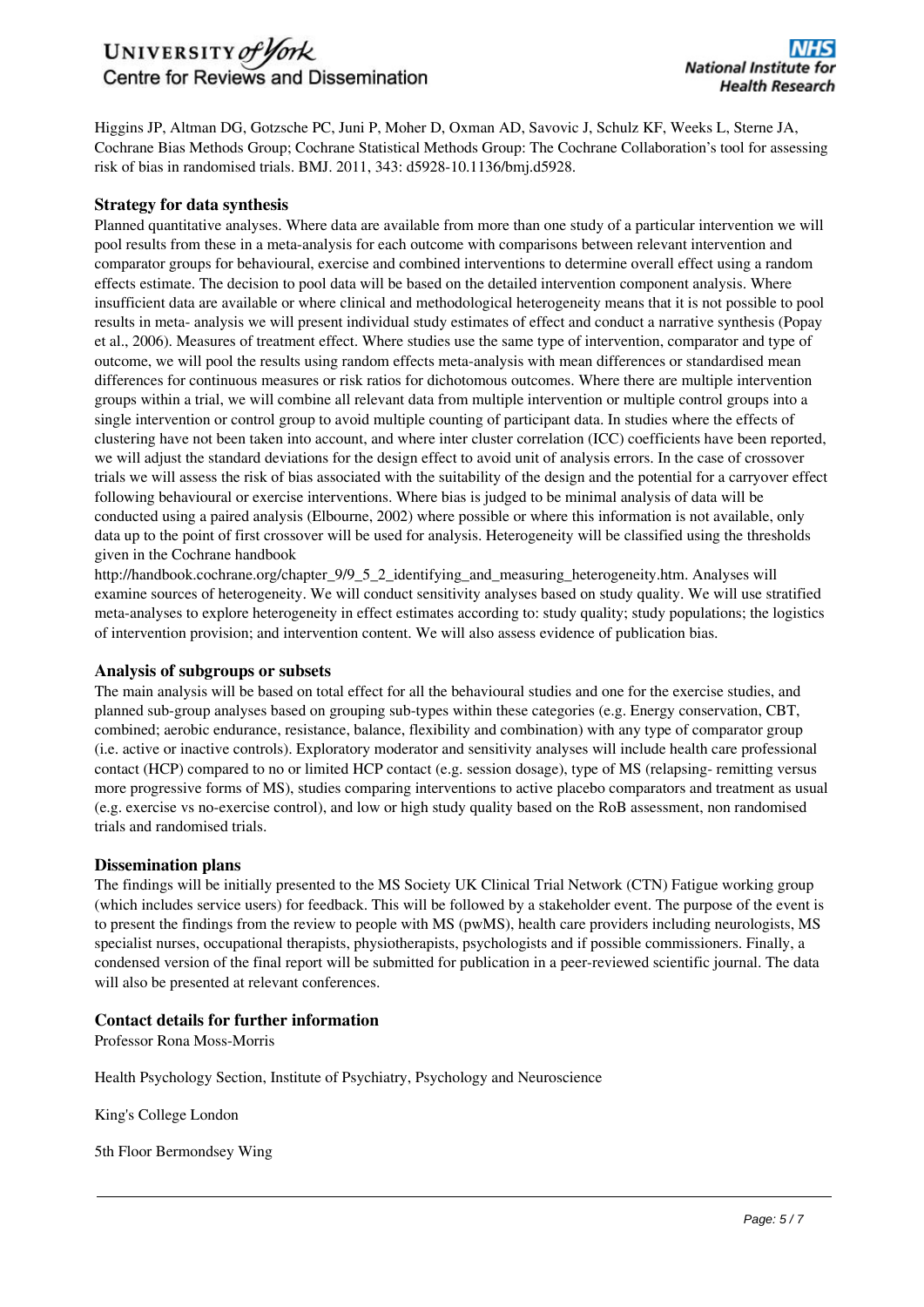

Guy's Hospital, Great Maze Pond

SE1 9RT

rona.moss-morris@kcl.ac.uk

## **Organisational affiliation of the review**

Health Psychology Section, Institute of Psychiatry, Psychology and Neuroscience, King's College London and School of Health Sciences, Queen Margaret University, Musselburgh.

http://www.kcl.ac.uk/ioppn/depts/psychology/research/ResearchGroupings/healthpsych/index.aspx and http://www.qmu.ac.uk/hs/

## **Review team**

Professor Rona Moss-Morris, Health Psychology Section, Institute of Psychiatry, Psychology and Neuroscience Professor Tom Mercer, School of Health Sciences, Queen Margaret University

Dr Claire White, Health and Social Care Research Division, Faculty of life Sciences & Medicine, King's College London

Dr Sarah Thomas, Bournemouth University Clinical Research Unit, Faculty of Health and Social Sciences, Bournemouth University

Dr Marietta Van de Linden, Centre for Health, Activity and Rehabilitation Research, Queen Margaret University Dr Anthony Harrison, Health Psychology Section, Institute of Psychiatry, Psychology and Neuroscience

Dr Reza Safari, Centre for Health, Activity and Rehabilitation Research, Queen Margaret University

Dr Sam Norton, Health Psychology Section, Institute of Psychiatry, Psychology and Neuroscience

#### **Collaborators**

Dr Jane Petty, Patient and Public Involvement Member Ms Stephanie Hanna, Patient and Public Involvement Member

## **Anticipated or actual start date**

01 December 2015

## **Anticipated completion date**

01 October 2016

#### **Funding sources/sponsors**

Multiple Sclerosis Society UK (Award Reference: 26).

#### **Conflicts of interest**

Two members of the review team, Professor Rona Moss-Morris and Dr Sarah Thomas have published randomised controlled trials of behavioural interventions for fatigue in multiple sclerosis which meet the inclusion criteria of the current review. Preliminary searches, formal screening of search results against eligibility criteria, data extraction, risk of bias assessment and data analysis will be conducted independently of these individuals.

## **Language**

English

## **Country**

England, Northern Ireland, Scotland, Wales

## **Subject index terms status**

Subject indexing assigned by CRD

#### **Subject index terms**

Exercise; Exercise Therapy; Fatigue; Humans; Multiple Sclerosis; Physical Therapy Modalities; Treatment Outcome